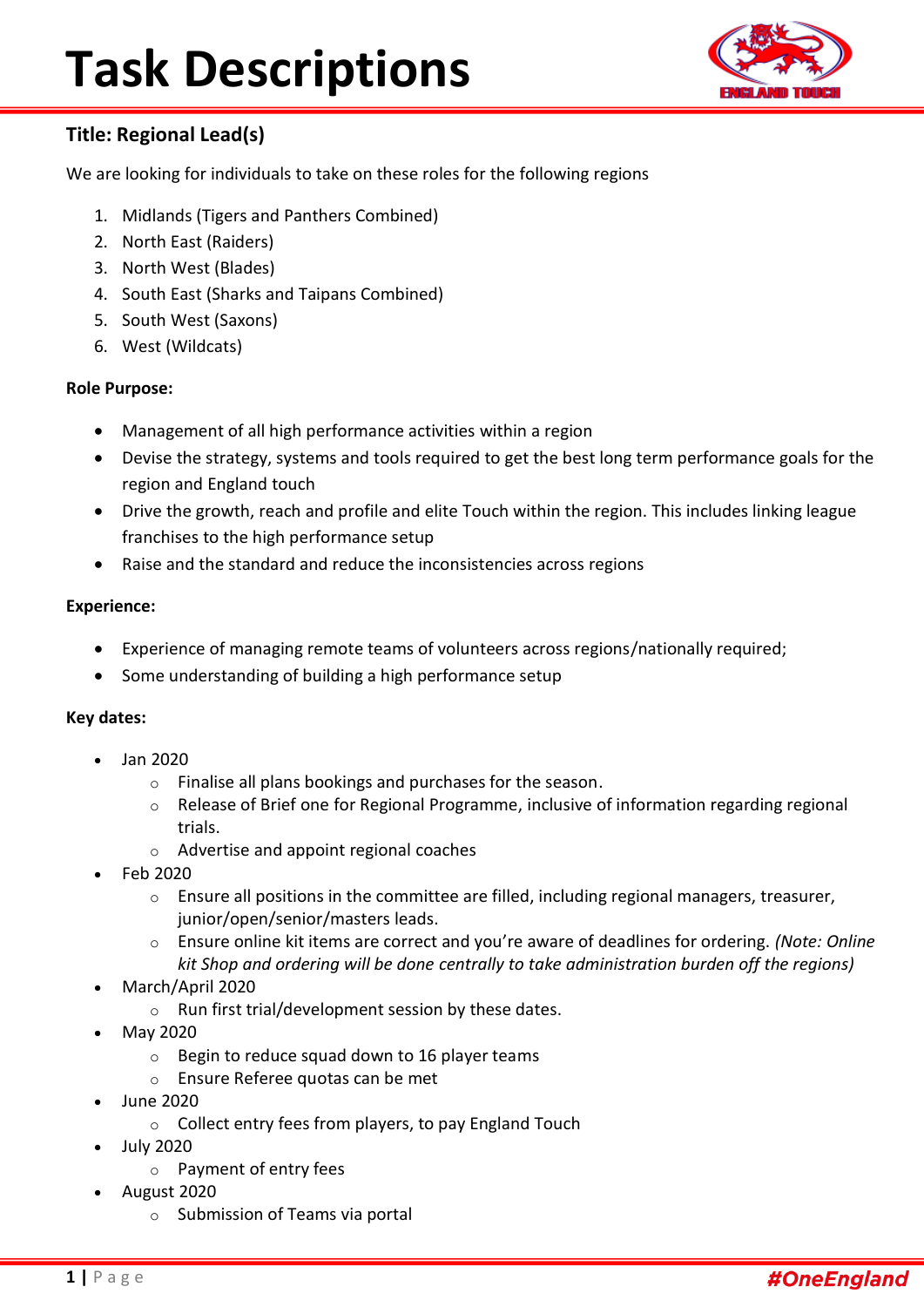

**Qualifications:** Not Applicable

**Hours Required:** 2-3 per week off season, 4-5 per week during the season (excluding tournament days)

**Reports to:** COO and High Performance Director

**Line Management:** Associated Regional Staff which will need to be recruited

**Locations:** Work from home and Tournament/Event Venues as/when required

**Contract Type:** 1 year term. Re-appointed yearly, post Nationals.

**Salary:** Voluntary Role, expenses paid via financial control within the region. Part of #OneEngland Rewards and Recognition scheme.

#### **Skills and Qualities:**

| <b>Person specification</b>                                                           | E            | D            |  |
|---------------------------------------------------------------------------------------|--------------|--------------|--|
| Knowledge, experience and specialist skills (non-sports related)                      |              |              |  |
| Delivering and converting strategic objectives into action with multiple stakeholders | X            |              |  |
| Knowledge and experience of sports development                                        |              | $\mathsf{X}$ |  |
| Good communicator                                                                     | X            |              |  |
| Strives for excellence and puts quality into everything they do.                      | $\mathsf{X}$ |              |  |
| Able to delegate                                                                      | $\mathsf{x}$ |              |  |
| Be a strategic thinker and be able to plan ahead                                      | $\mathsf{X}$ |              |  |
| Proven capability to deliver and convert strategic objectives into action within      |              | X            |  |
| community sport or equivalent                                                         |              |              |  |
| Experienced professional with relevant experience in both leadership and multiple     |              | $\mathsf{X}$ |  |
| project / multi-functional management                                                 |              |              |  |
| Political awareness and sensitivity and experience of advising teams how to navigate  |              | X            |  |
| regional politics                                                                     |              |              |  |
| Senior experience of managing and influencing individuals and multiple, complex       |              | X            |  |
| stakeholders to achieve results                                                       |              |              |  |
| Proven project management experience and stakeholder relationship planning and        |              | X            |  |
| delivery                                                                              |              |              |  |
| <b>Understanding Corporate Social Responsibility</b>                                  |              | $\mathsf{X}$ |  |
| Knowledge and experience of equity issues within sport                                |              | X            |  |
| <b>Knowledge of Touch (sports related experience</b>                                  |              |              |  |
| Enthusiastic about our sport                                                          | X            |              |  |
| Aware of the key agencies and partners that can support the role and work in          |              | $\mathsf{X}$ |  |
| partnership with them                                                                 |              |              |  |
| Technical knowledge of the sport of Touch                                             | X            |              |  |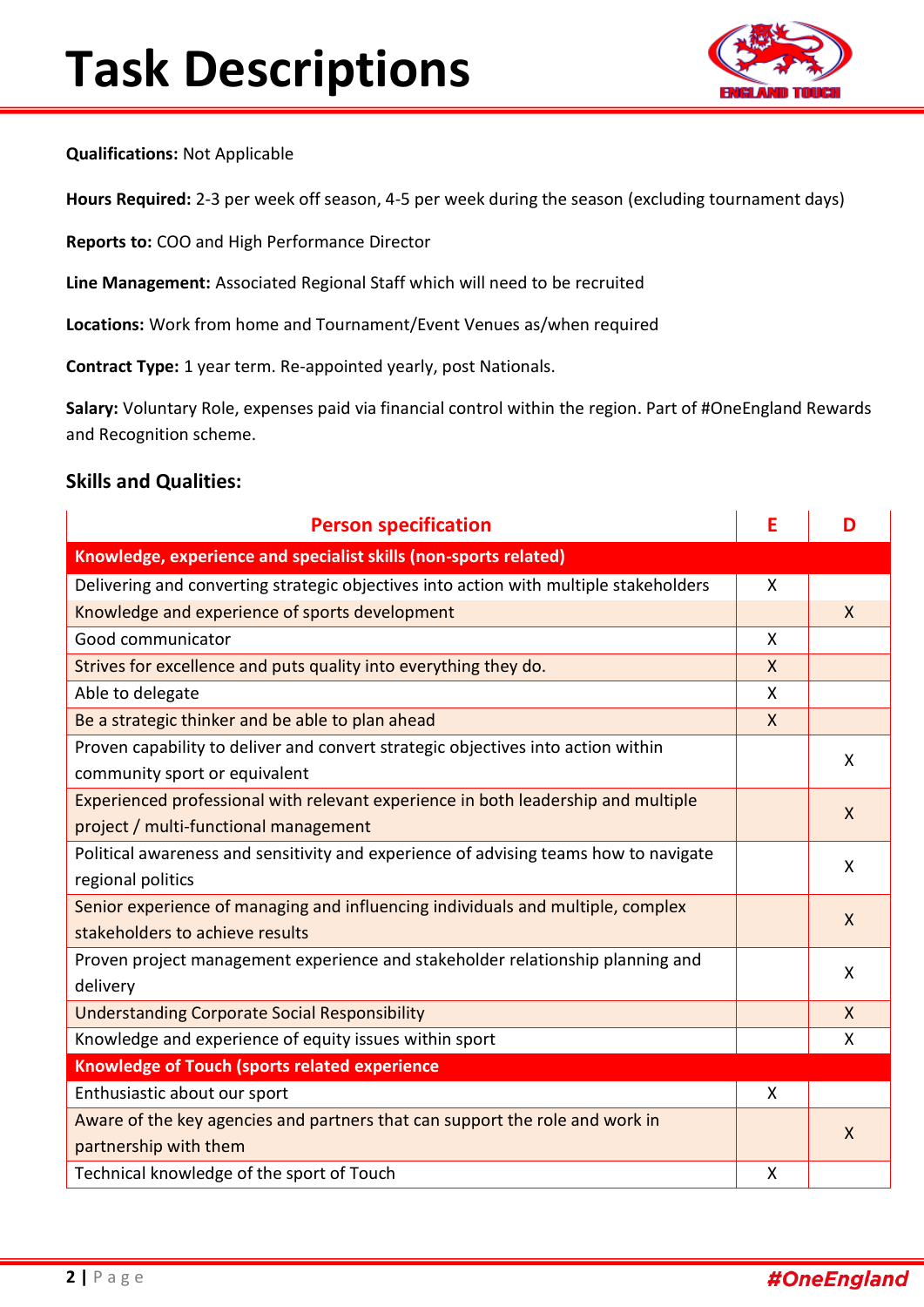

### **Scope of Job/Key Elements**

| <b>Main duties and Job Accountabilities</b>                                                                                                                                                                                                                     | <b>Measures and input required</b>                                                                                                                                           |  |
|-----------------------------------------------------------------------------------------------------------------------------------------------------------------------------------------------------------------------------------------------------------------|------------------------------------------------------------------------------------------------------------------------------------------------------------------------------|--|
| Develop a structure and team to run the region<br>on a permanent basis for elite touch. Not just for<br>the Open and Senior National Events                                                                                                                     | Recruitment of a 3 person (Minimum) committee and<br>relevant coaches into regional positions.                                                                               |  |
| Formulate a high performance plan for the region<br>moving forward                                                                                                                                                                                              | High performance plan finalised and executed                                                                                                                                 |  |
| Run a high quality and fair selection process for<br>Regional Teams and work with coaches to<br>facilitate a training schedule for Nationals Events                                                                                                             | Quality of performance at national events                                                                                                                                    |  |
| Ensure Region makes payments on time for<br>events and provides referees per tournament<br>guidelines.                                                                                                                                                          | Payments schedules met<br>Referee quota met                                                                                                                                  |  |
| Execute on Performance outcomes developed in<br>HP plan.                                                                                                                                                                                                        | Performance Results over event and players selected<br>into National Squads                                                                                                  |  |
| Form, co-ordinate and implement a development<br>team on a Regional scale to assist in future<br>development work                                                                                                                                               | Recruit, develop and coordinate the deployment of a<br>team of coaches.                                                                                                      |  |
| Work closely with the relevant stakeholders to<br>ensure development across all levels of Touch<br>within England                                                                                                                                               | Build a team of Regional Development Officers, with<br>the assistance of the National Development Manager<br>Cross over and work with Schools Development<br><b>Officers</b> |  |
| Develop the player pathway to allow for the<br>progression of all players (especially Youth and<br>Women) players to the elite level                                                                                                                            | Clear communications across traditional and social<br>media channels to show opportunities. Growth to<br>where elite touch hasn't been before in the region.                 |  |
| Aid the development and progression of Referees<br>through the organisation of courses, in<br>conjunction with Coaching Courses and Training<br>Manager and National Referee Managers                                                                           | Quantity and badge level rise across regional referees<br>Ensure that all coaches have opportunities to gain<br>relevant badges                                              |  |
| Aid the development of Coaches through the<br>organisation of Community, Level One and Level<br>Two coaching courses, in conjunction with the<br><b>High Performance Director, Coaching Courses</b><br>and Training Manager and Head of Development<br>Pathways | Quantity and level rise across regional coaches<br>Ensure that all coaches have opportunities to gain<br>relevant coaching badges                                            |  |
| <b>Budget creation and management</b>                                                                                                                                                                                                                           | Develop and manage a budget to assist in the<br>upskilling / training or regional referees and coaches                                                                       |  |

### **Central Assistance:**

England Touch will look to provide the following for all regions to adhere to:

- Administration and Leadership structure
- Template timeline for regional set up
- Template documentation for each region to adapt to suit their region
- Template graphics for promotion of trials and events